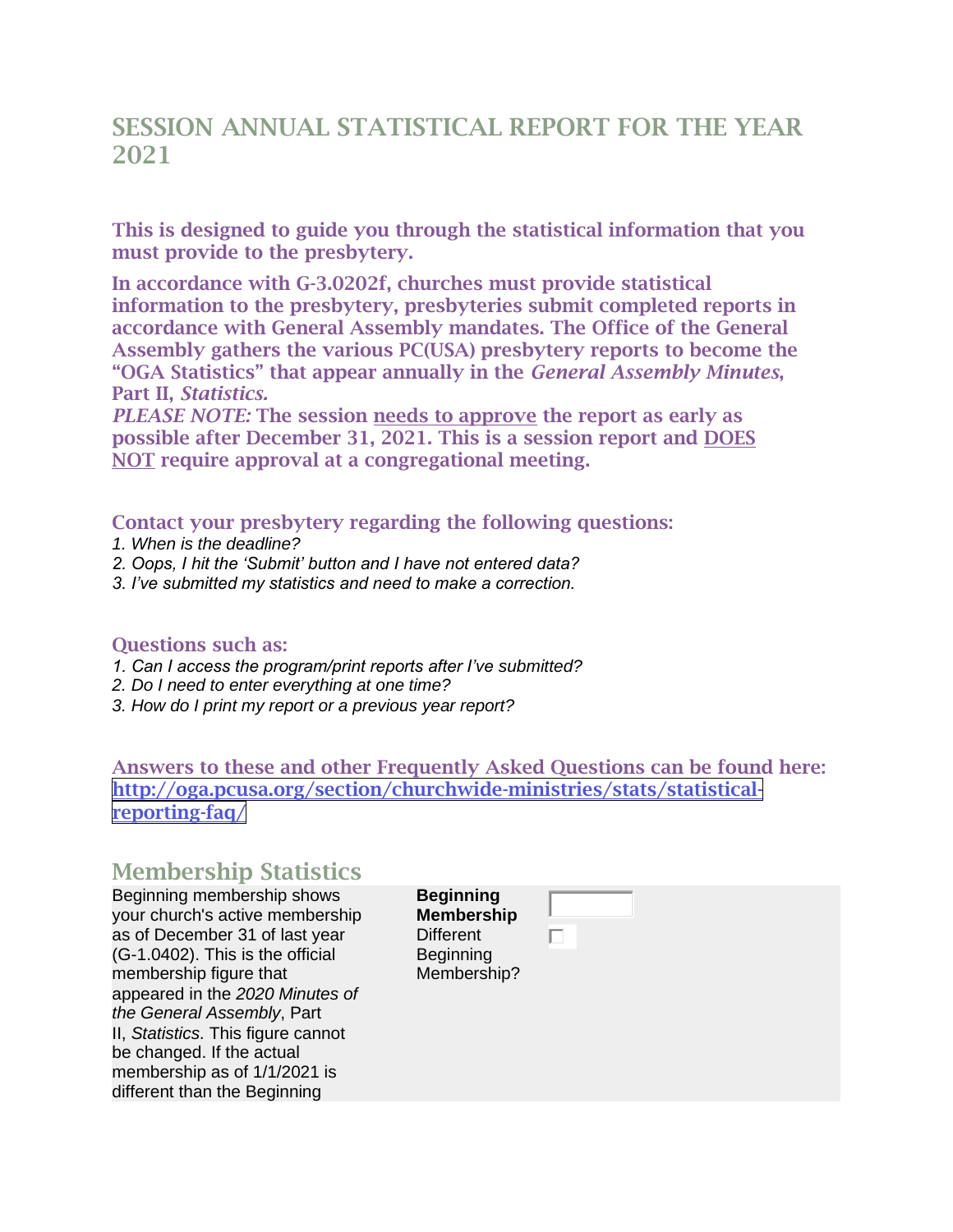Membership, check the box and enter the new starting membership.

#### Gains

| Enter the number of persons<br>received in 2021 into active<br>membership by certificate of<br>transfer from other churches (G-<br>$1.030b$ ).                                                                                                                                       | Certificate<br>Gains                                               |  |
|--------------------------------------------------------------------------------------------------------------------------------------------------------------------------------------------------------------------------------------------------------------------------------------|--------------------------------------------------------------------|--|
| Enter the number of persons age<br>17 or younger received in 2021<br>through Profession of faith.                                                                                                                                                                                    | Youth<br>Professions of<br>Faith                                   |  |
| Enter the number of members<br>received in 2021 through the<br>(first-time) profession of faith (18)<br>or older), or reaffirmation (G-<br>1.0303a & c).                                                                                                                             | Professions of<br>Faith and<br><b>Reaffirmations</b>               |  |
|                                                                                                                                                                                                                                                                                      | <b>Total Gains</b>                                                 |  |
|                                                                                                                                                                                                                                                                                      | <b>Losses</b>                                                      |  |
| Enter the number of persons<br>dismissed in 2021 to other<br>churches for whom certificates of<br>transfer have been issued (G-<br>$3.0204$ ).                                                                                                                                       | Certificate<br>Losses                                              |  |
| Enter the number deleted from<br>the roll in 2021 because of<br>death. (G-3.0204a).                                                                                                                                                                                                  | Deaths                                                             |  |
| Enter all other reductions (G-<br>3.0204a) in 2021, reasons<br>including persons temporarily<br>excluded or removed from active<br>membership (D-10.0300).                                                                                                                           | Deleted from<br>the Roll for any<br><b>Other Reason</b>            |  |
|                                                                                                                                                                                                                                                                                      | <b>Total Losses</b>                                                |  |
| Beginning Membership (or New<br>Starting Membership, if<br>corrected), plus Total Gains,<br>then subtract Total Losses. This<br>figure should equal the number<br>of persons that appear on the<br>active member roll. (This is the<br>figure presbytery per capita is<br>based on.) | <b>Ending Active</b><br>Membership as $\parallel$<br>of 12/31/2021 |  |
| Enter the number of women<br>included in your total ending<br>active membership.                                                                                                                                                                                                     | Woman<br><b>Members</b>                                            |  |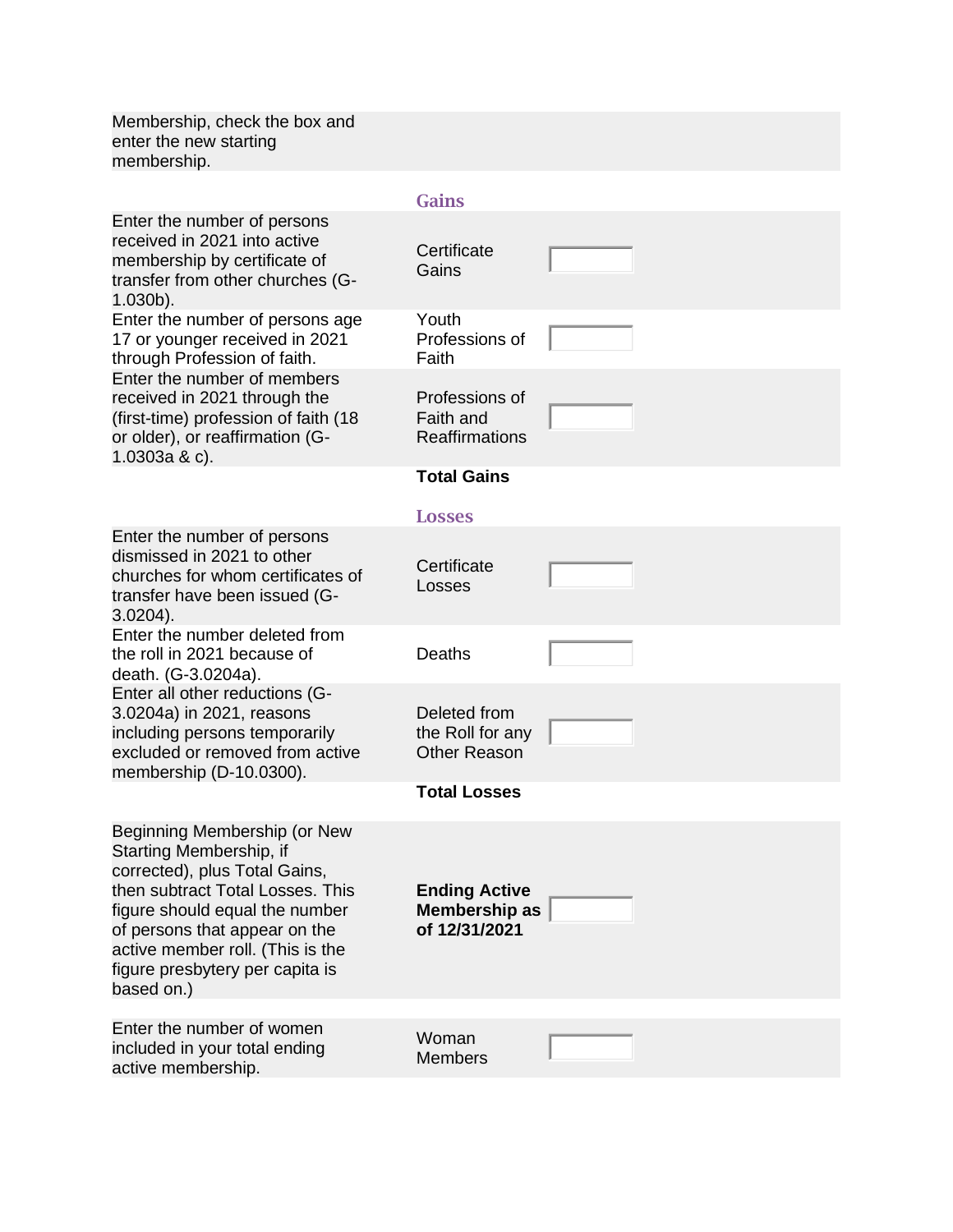**The ending active membership does not automatically calculate. The page must balance in order for changes to save.**

# Congregational Life

|                                                                                                                                    | <b>Baptisms</b>                                                                                          |
|------------------------------------------------------------------------------------------------------------------------------------|----------------------------------------------------------------------------------------------------------|
| Enter the number of infants and children presented<br>for Baptism by parent(s) or others in 2021.                                  | Presented by<br><b>Others</b>                                                                            |
| Enter the number of persons who presented<br>themselves for Baptism in 2021 at the time of their<br>confirmation.                  | At Confirmation                                                                                          |
| Enter the number of all others who presented<br>themselves for Baptism in 2021.                                                    | <b>All Other</b>                                                                                         |
| Enter the weekly average of all regularly-scheduled<br>worship services.                                                           | Average Weekly<br>Worship<br>Attendance                                                                  |
| Persons who are not members of the Presbyterian<br>Church (U.S.A) who participate in the life and<br>worship of this congregation. | Friends of the<br>Congregation                                                                           |
| Enter the number of ruling elders serving on session<br>as of 12/31/2021.                                                          | Number of Ruling<br><b>Elders on Session</b>                                                             |
|                                                                                                                                    | Do you have<br>--select--<br>deacons?                                                                    |
| Enter the number of active members in each<br>category. This figure needs to be equal to or less<br>than Ending Active Membership. | <b>Age Distribution of Members</b><br>25 and Under<br>$26 - 40$<br>$41 - 55$<br>$56 - 70$<br>71 and Over |
|                                                                                                                                    | <b>Total</b>                                                                                             |
|                                                                                                                                    | <b>Age Distribution of Christian</b><br><b>Education Groups</b><br>Birth - 3                             |
| List the number of persons in each category                                                                                        | Age 4                                                                                                    |
| according to the education records for 2021. This                                                                                  | Kindergarten                                                                                             |
| total should include, but not be limited to, small<br>groups, such as, Bible studies, spiritual formation                          | Grade 1                                                                                                  |
| groups, and youth groups. This total will                                                                                          | Grade 2                                                                                                  |
| automatically calculate when you hit the 'Accept'<br>button. Do not include Vacation Bible School.                                 | Grade 3                                                                                                  |

Grade 4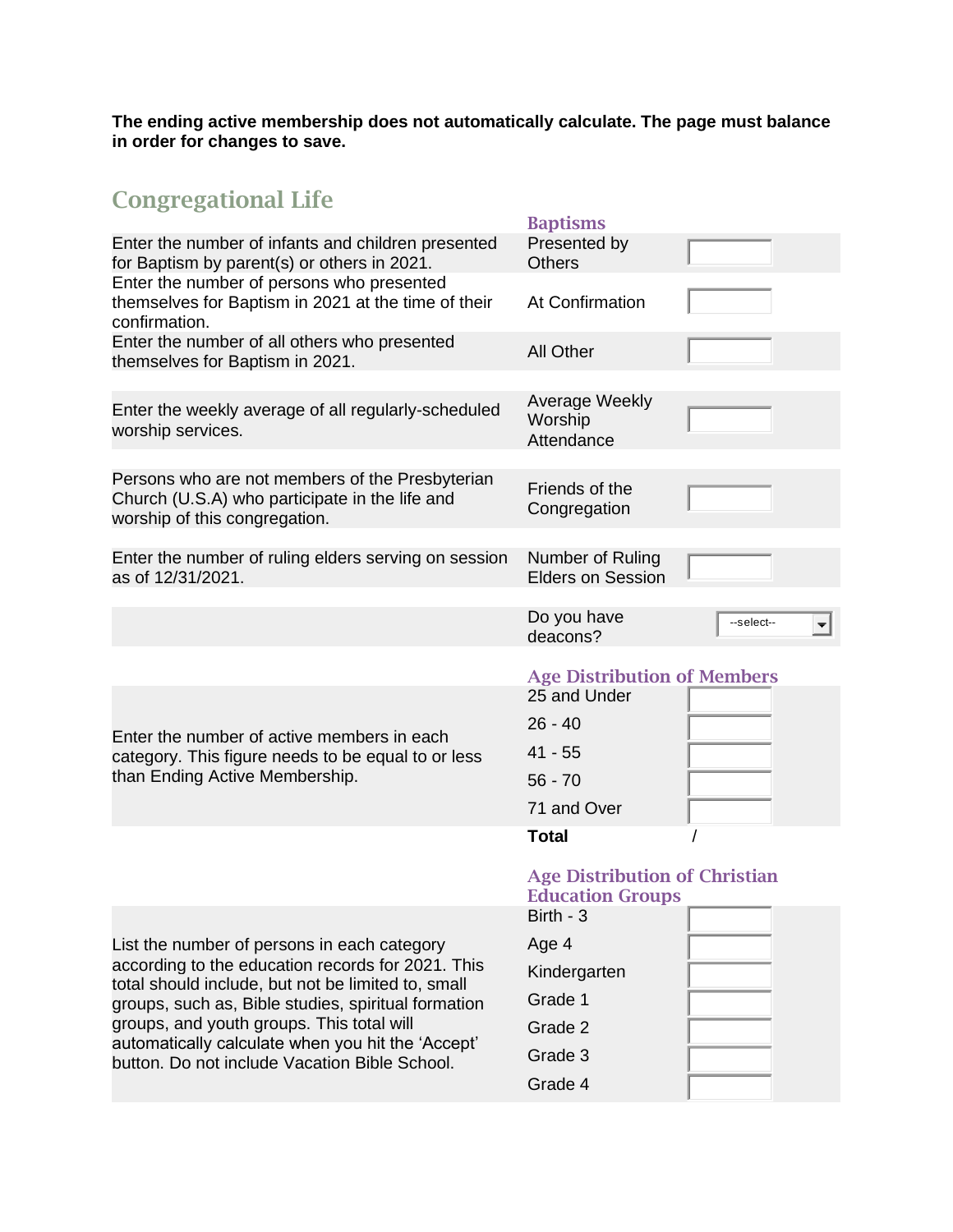| Grade 5           |  |
|-------------------|--|
| Grade 6           |  |
| Grade 7           |  |
| Grade 8           |  |
| Grade 9           |  |
| Grade 10          |  |
| Grade 11          |  |
| Grade 12          |  |
| Young Adult       |  |
| Over 25           |  |
| Officers/Teachers |  |
|                   |  |

**Total**

## Disability and Racial Composition

Statistics gathered on persons with disabilities will be used by entities and committees to formulate programs and policies of the Presbyterian Church (U.S.A.), thus carrying out the mandate for inclusiveness contained in the *Book of Order* (G-3.0103 & F-1.0403).

In order to complete this section, you (as clerk or pastor) are not expected to conduct a survey of the congregation, but to rely on personal knowledge of individuals' disabilities. According to the definition adopted by the World Health Organization, persons with disabilities are those who have physical or mental disabilities that *substantially* limit their participation in one or more of life's activities.

|                                                                                                                                                                                                                       | <b>Persons with a Disability</b> |  |
|-----------------------------------------------------------------------------------------------------------------------------------------------------------------------------------------------------------------------|----------------------------------|--|
| Persons with a major hearing<br>loss.                                                                                                                                                                                 | <b>Hearing Impairment</b>        |  |
| Persons whose ability to move<br>about is substantially impeded.<br>This would include persons<br>suffering from diseases such<br>as arthritis and persons<br>dependent upon canes,<br>crutches, or wheelchairs, etc. | <b>Mobility Impairment</b>       |  |
| Persons with severe visual<br>limitations.                                                                                                                                                                            | Sight Impairment                 |  |
| Persons with less easily<br>discerned disabilities such as<br>heart disease, diabetes,<br>epilepsy, or mental conditions.                                                                                             | Other Impairment                 |  |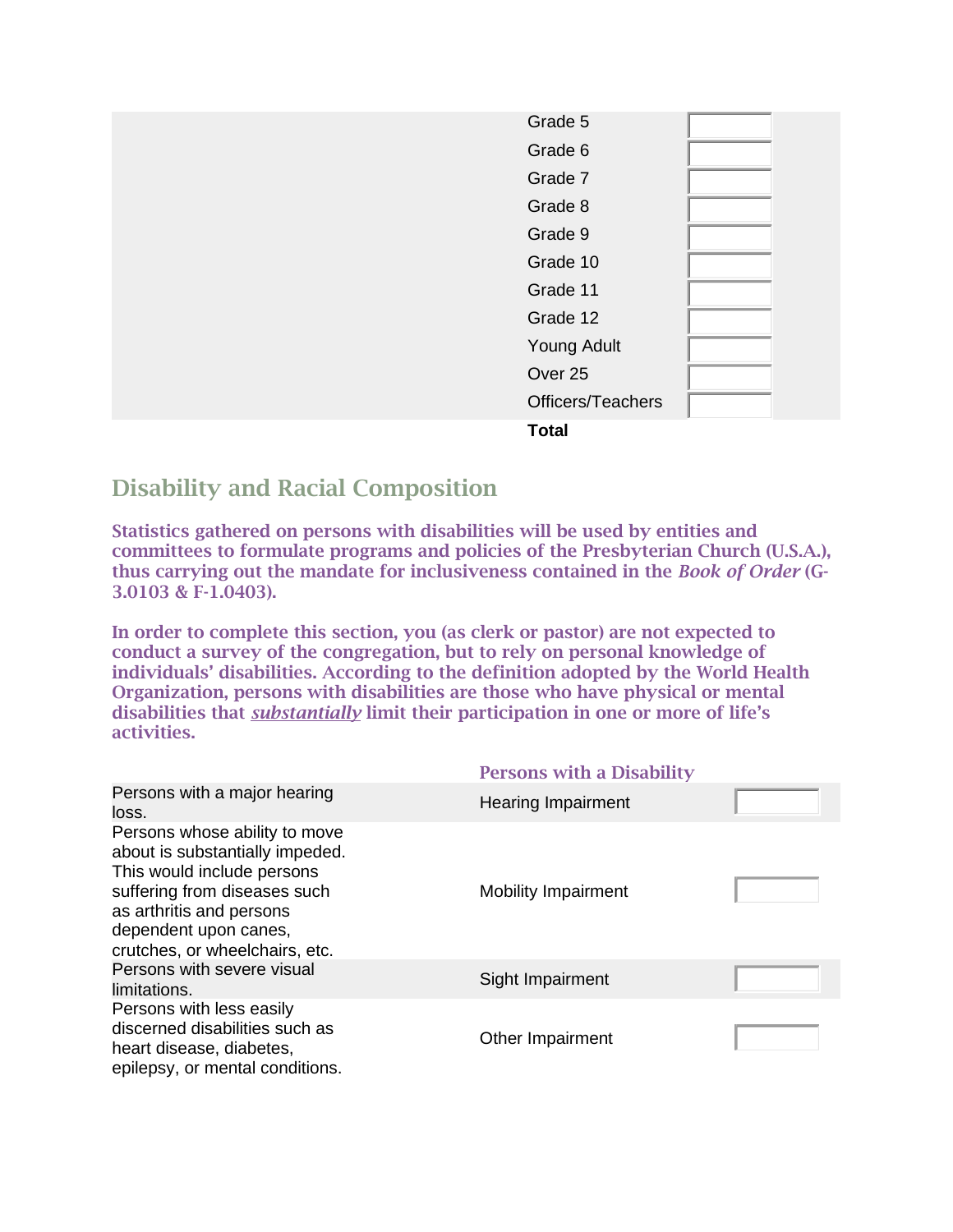The 202nd General Assembly (1990) instructed the Office of the General Assembly to gather information regarding Racial Ethnic Composition (*Minutes*, 1990, Part I, p. 282.) Inclusiveness is an important part of the life of the church, "The Presbyterian Church (U.S.A.) shall give full expression to the rich diversity within its membership and shall provide means which will assure a greater inclusiveness leading to wholeness in its emerging life." (G-4.0403)

This information is used in a variety of ways. Two of the ways in which this information is used is as follows:

(1) The 208th General Assembly (1996) passed a recommendation that "1. affirms the goal of increasing the racial ethnic membership to 10 percent of the Presbyterian Church (U.S.A.) membership by the year 2005, and to 20 percent by the year 2010;" (*Minutes*, 1996, Part I, p. 378).

(2) The General Assembly Committee on Representation (COR) uses the data.

In making the entries for this category, be guided by how an individual describes themselves. The figure entered as the total for Congregation should be equal to or less than the figure shown for Total Ending Active Membership, on the Membership Page.

| Persons originating or<br>descended from Japan, China,<br>Indonesia, Malaysia, Taiwan,<br>Korea, Vietnam, Laos,                                                                              |                                             |  |
|----------------------------------------------------------------------------------------------------------------------------------------------------------------------------------------------|---------------------------------------------|--|
| Cambodia, Myanmar, the<br>Philippines, Thailand, Hawaii,<br>Samoa, Guam, the U.S. Trust<br>Territories of the Pacific or the<br>Northern Marianas; Tibet,<br>Pakistan, Sri Lanka, and India. | Asian/Pacific Islander/South<br>Asian       |  |
| Persons originating from or<br>descended from black Africa.                                                                                                                                  | Black/African American/African              |  |
| Persons originating or<br>descended from any races,<br>cultures, and nationalities from<br>Latin American countries<br>(Mexico, Central America,<br>South America, and the<br>Caribbean).    | Hispanic/Latinx                             |  |
| Persons descended from<br>American Indian, Eskimo, or<br>Aleut, and regarded as such<br>by the community of which the<br>person claims to be a part.                                         | Native American/Alaska<br>Native/Indigenous |  |
| Persons originating from or<br>having ancestry from these<br>countries: Egypt, Libya,                                                                                                        | Middle Eastern/North African                |  |

Racial Ethnic Composition of the Church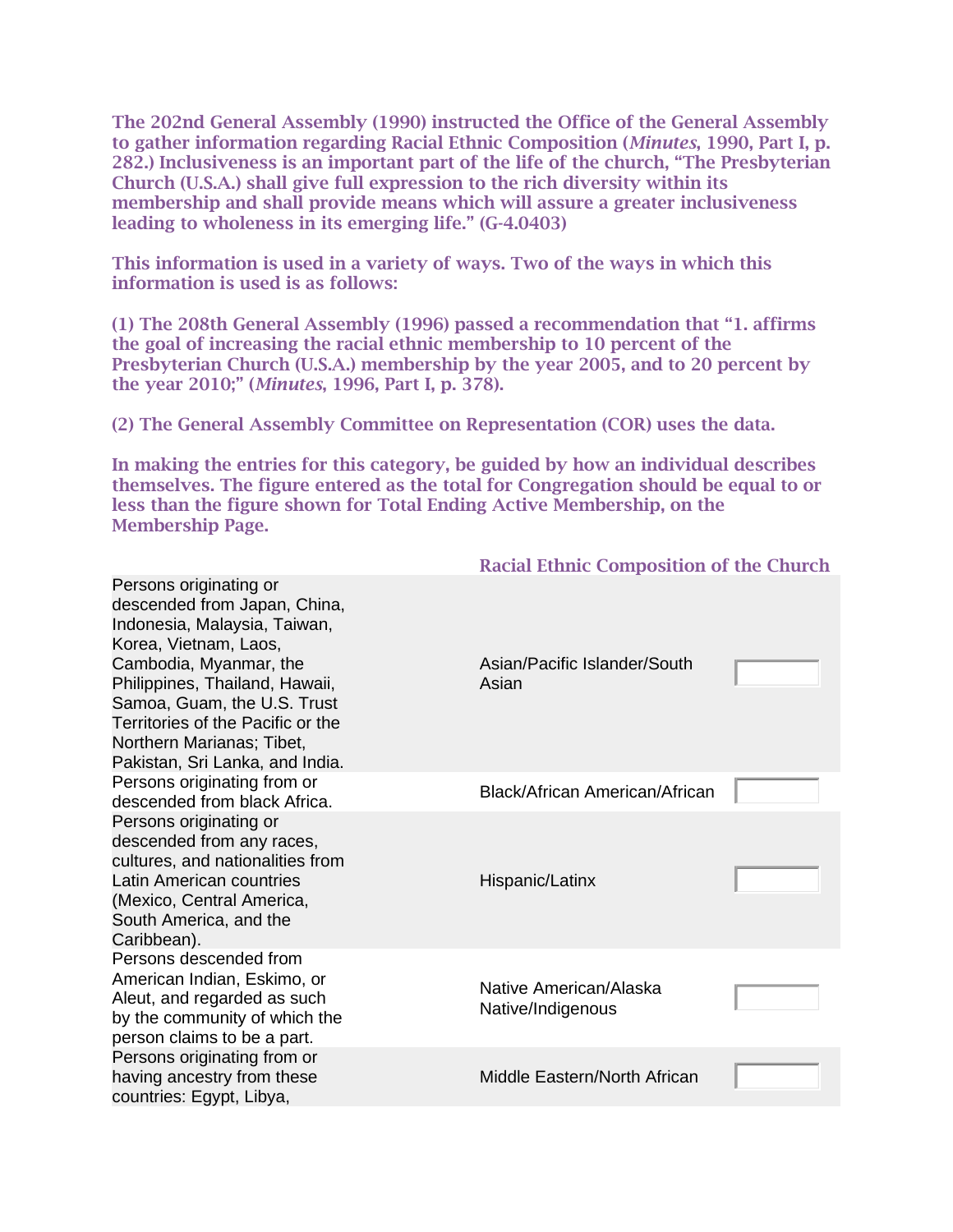| Algeria, Morocco, Tunisia,<br>Sudan, Armenia, Kurdistan,<br>Bahrain, Cyprus, Iran, Iraq,<br>Israel, Jordan, Kuwait,<br>Lebanon, Oman, Palestine,<br>Qatar, Saudi Arabia, Syria,<br>Turkey, United Arab Emirates,<br>and Yemen. |             |  |
|--------------------------------------------------------------------------------------------------------------------------------------------------------------------------------------------------------------------------------|-------------|--|
| A person having origins in any<br>of the original peoples of<br>Europe.                                                                                                                                                        | White       |  |
| Persons descended from two<br>or more racial groups listed.                                                                                                                                                                    | Multiracial |  |
|                                                                                                                                                                                                                                | Total       |  |

## Financial Data (Whole Dollars Only. Do Not Use Punctuation or Add Cents.)

| Financial gifts from donors;<br>rents; fees; income from<br>investments and endowments;<br>special offerings; general<br>purpose fundraisers; and<br>subsidies or grants. Include<br>gifts for bequests or<br>endowments.                                                                                                                                                                                                                                                                                  | Annual Income                          |  |
|------------------------------------------------------------------------------------------------------------------------------------------------------------------------------------------------------------------------------------------------------------------------------------------------------------------------------------------------------------------------------------------------------------------------------------------------------------------------------------------------------------|----------------------------------------|--|
| The total of all expenditures for<br>the current operations of the<br>congregation including but not<br>limited to personnel, building<br>maintenance, program,<br>mission, and administrative<br>cost. Also include special<br>offerings, contributions to the<br>denomination (presbytery,<br>synod, or General Assembly),<br>staff pensions, payroll tax<br>contributions, utilities,<br>insurance, payments of interest<br>and principal on loans. Do not<br>include capital campaign<br>expenditures. | <b>Annual Expenses</b>                 |  |
| The total of moneys given to<br>mission related activities at the<br>local, presbytery, synod or<br>national level, ecumenical<br>bodies or mission causes not<br>related the Presbyterian<br>Church (U.S.A).                                                                                                                                                                                                                                                                                              | Mission (Subset of Annual<br>Expenses) |  |